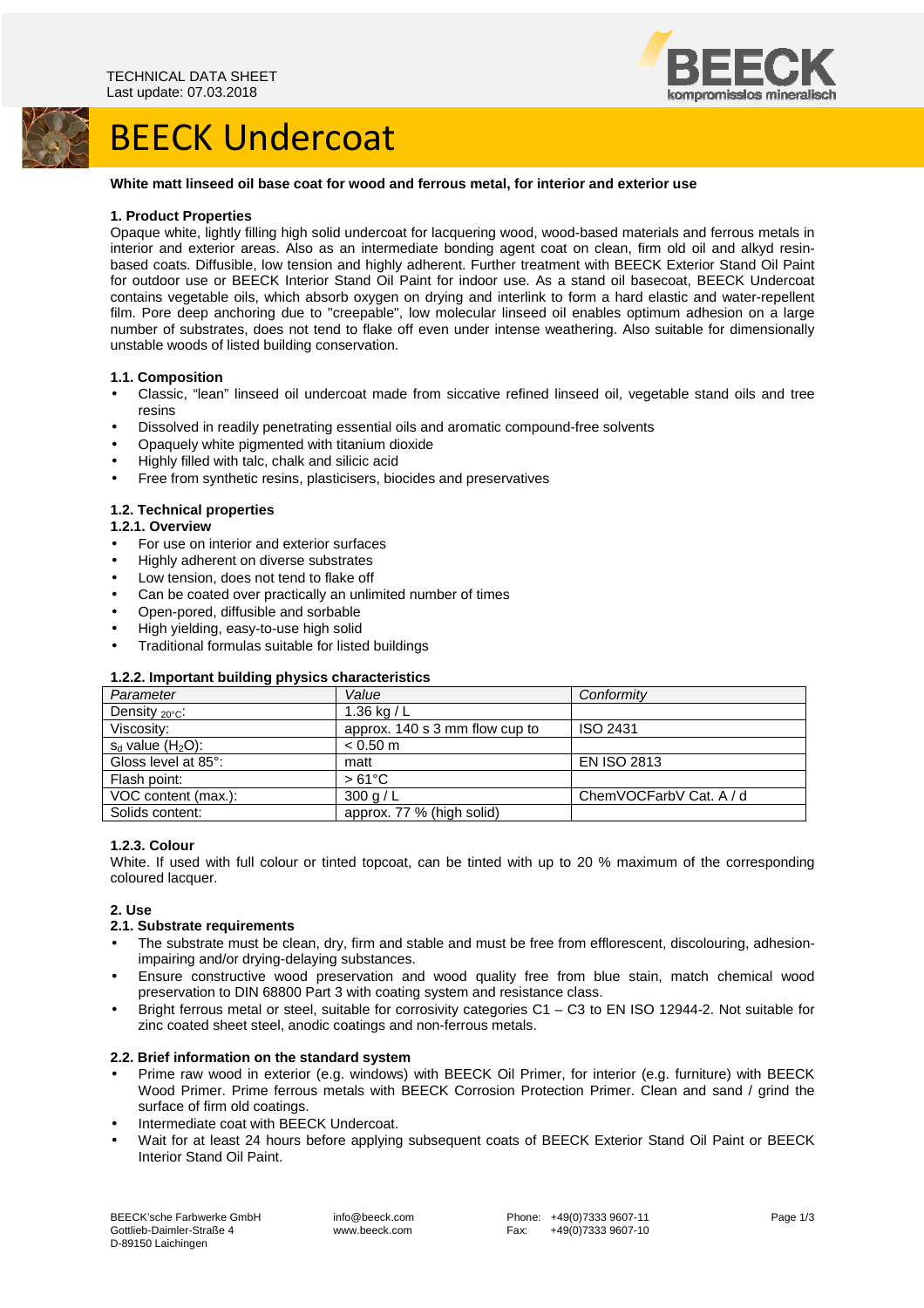

### **2.3. Substrate and preparatory treatment**

BEECK Undercoat

#### • **Wood:**

Sand down absorbent, raw or non film-forming impregnated wood and prime with BEECK Oil Primer (for exterior! use BEECK Wood Primer instead for interior). Apply thick, saturating coat. Completely sand off crumbling, weathered wood that has turned grey, or replace it. Maximum wood moisture for softwood 15 %, for hardwood 12 %. Wash off grease, resin and wax thoroughly with BEECK Lacquer Thinner. Resin-rich exterior wood (e.g. larch) tends to resin flux in the heat; take into account on the south side of buildings. Always try out on a test area of oak (tannic acid!) and tropical wood species (discolouring, drying delaying constituents!) as well as wood based materials beforehand. Pay particular attention to suitability for exterior use and the relevant coating guidelines of the supplier. Prime the rear of exterior panelling as well due to warpage if moisture is absorbed. Ensure back ventilation. Remove weathered, cracked, loose and flaking old lacquer, acrylic or synthetic resin-based coats pore deep by sanding down, blast cleaning or stripping. Remove stripper residues, pore-deep. Thoroughly sand down firmly adherent, firm oil and alkyd resin coatings and if necessary remove with caustic lye. Directly followed by further treatment with BEECK Undercoat. Only coat rough, absorbent wood with BEECK Oil Primer / Wood Primer. Prime structural timber and dimensionally stable structural members on all sides before installation and additionally precoat once with BEECK Undercoat.

### • **Glass rebates and sealants (windows!):**

Do not paint over elastic sealants. Limit paint coat to 1 mm on the sealant. Paint over plastic sealants, if provided for by the manufacturer. Try out on a test area due to compatibility. Allow hardened sealants, e.g. linseed oil putty, to through dry sufficiently before painting over. Note and follow the manufacturer's instructions. Because of the odour, do not use oil lacquers, BEECK Wood Primer or BEECK Undercoat on the insides of cupboards and drawers. Only lacquer the fronts of furniture and exterior surfaces. Derust ferrous metals and steel, prime with BEECK Corrosion Protection Primer.

- **Unsuitable substrates** are horizontally installed or slightly sloped wood exposed to the weather, mechanically stressed and wood in contact with the soil. Note constructive and possible chemical wood preservation according to DIN 68800 Part 3. Tropical woods, oak and wood-based materials: try out on a test area. Plasto-elastic, weak adhesion and brittle old coatings, e.g. acrylic-based, cannot be coated over. Zinc coated sheet steel, aluminium, anodic coatings, non-ferrous metals and areas highly at risk of corrosion are also not suitable.
- **Defective substrates** require a differentiated approach; try out on a test area.

### **2.4. Application instructions**

### **2.4.1. General information**

Check substrate suitability as required (see 2.1 and 2.3). Pay particular attention to the absorbency, strength and texture of the respective substrate. Try out on a test area before using on high quality and critical surfaces. Ensure that the product is used by qualified persons.

- Carefully cover surfaces which are not to be treated especially glass, window sills, expansion joints, lacquer, plastics and hardware – and protect them from splashes.
- Provide personal protective equipment.
- Stir thoroughly before use.
- Do not use in wet conditions, if there is a risk of frost, on hot surfaces or in the blazing sun.
- Minimum application temperature: +8°C. Ensure ventilation and heat (room ambient temperature), handle fresh coatings carefully.
- Drying time per coat: in normal climate is ready to sand and coat over after at least 24 hours
- Only coat over dried primers. Tack-free in normal climate after several days, avoid excessive coat thicknesses and gluing up/clogging, e.g. in door rebate.
- Protect fresh exterior coatings from the rain; hang up scaffolding sheeting in front of the surface worked on.

### **2.4.2. Application**

If using BEECK Undercoat in the system, apply with a round brush, flat brush, painting roller or a spraying method (low pressure, high-pressure, air-mix).

- Apply thin coats, smoothly, seamlessly and uniformly.
- Avoid excessive coat thicknesses, spread out well including on rough substrates.
- If necessary, thin with up to 3 % BEECK Lacquer Thinner, especially on absorbent and rough substrates and if using a spray coating method.
- 1 2 coats as required, e.g. on highly contrasting or large-pored substrates. Ensure good edge cover.
- After at least 24 hours, finely sand or grind, if necessary, the surface, remove dust and paint over.
- Also avoid excessive coat thicknesses if using spray coating method; carefully spread excess material on the surface with a brush. Do not allow any "lakes" fat edges or runs and sags to dry on the surface, especially on horizontal surfaces and in recesses. A sample application is advisable.
- Note the risk of auto-ignition in extractor filter mats in case of oily overspray.